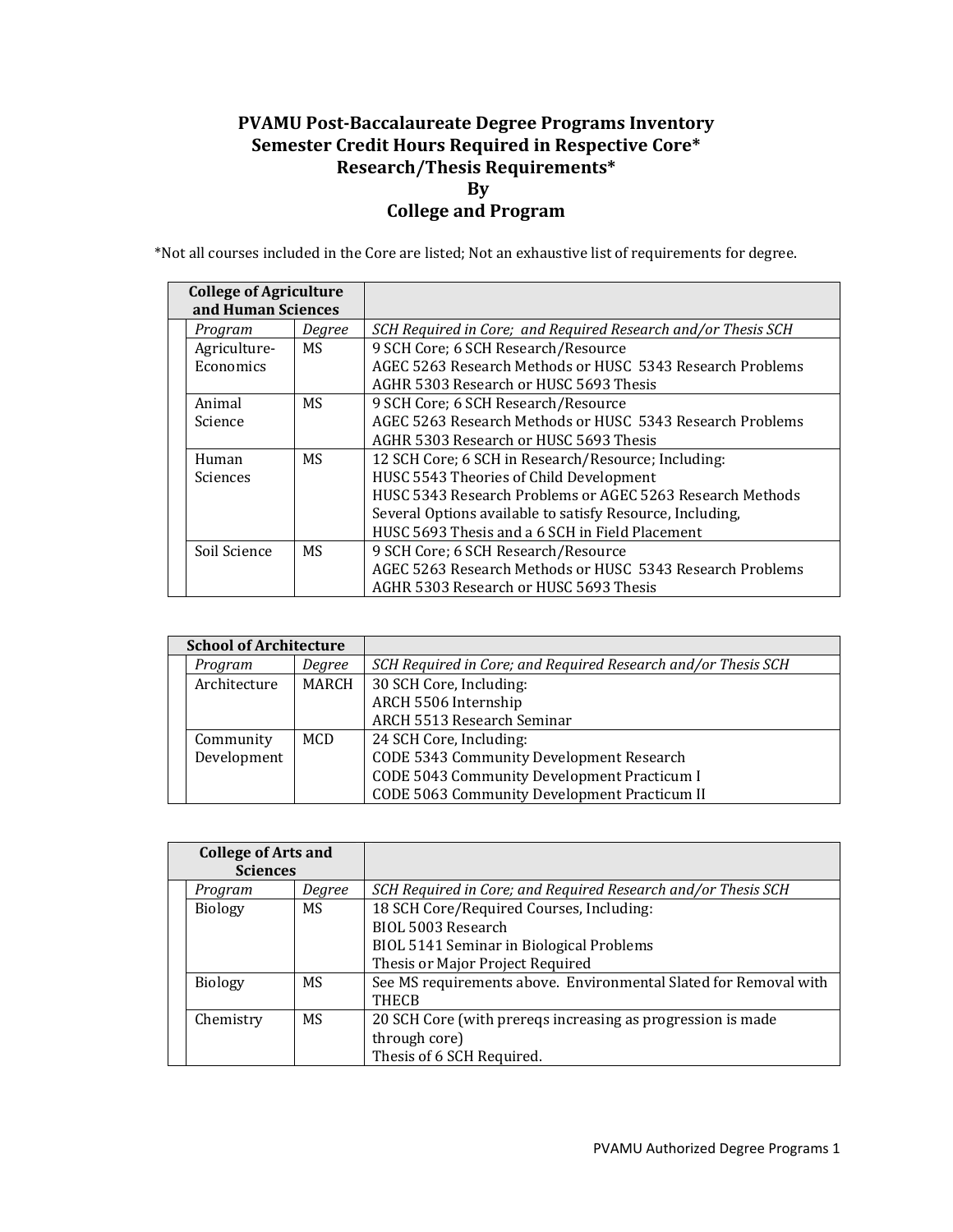|  | English            | MA | 18 SCH Core, Including:                               |
|--|--------------------|----|-------------------------------------------------------|
|  |                    |    | <b>ENGL 5123 Research Methods</b>                     |
|  |                    |    | ENGL 5313 Literary Theory & Criticism                 |
|  |                    |    | Comprehensive Exam, and Seminar Paper Defense, p. 136 |
|  | <b>Mathematics</b> | MS | 12 SCH Core, Including:                               |
|  |                    |    | MATH 5013 Introduction to Point-set Theory            |
|  |                    |    | Thesis of 6 SCH Required.                             |
|  | Sociology          | MA | 9 SCH Core, Including:                                |
|  |                    |    | SOCG 5223 Research Methods                            |
|  |                    |    | SOCG 5213 Classical Sociological Theory               |
|  |                    |    | SOCG 5123 Social Statistics                           |

| <b>College of Business</b> |        |                                                                     |
|----------------------------|--------|---------------------------------------------------------------------|
| Program                    | Degree | SCH Required in Core; and Required Research and/or Thesis SCH       |
| Accounting                 | MS.    | 21 SCH, Including:                                                  |
|                            |        | <b>ACCT 5113 Advanced Auditing</b>                                  |
|                            |        | <b>ACCT 5143 Accounting Theory</b>                                  |
|                            |        | <b>BCOM 5203 Managerial Communications</b>                          |
| General                    | MBA    | 30 SCH (with 18 SCH of Pre-req courses before the core), Including: |
| <b>Business</b>            |        | <b>BCOM 5203 Managerial Communications</b>                          |
| Admin.                     |        | FINA 5103 Theory of Financial Management                            |
|                            |        | <b>MGMT 5123 Quantitative Analysis</b>                              |

| <b>College of Education</b> |             |                                                               |
|-----------------------------|-------------|---------------------------------------------------------------|
| Program                     | Degree      | SCH Required in Core; and Required Research and/or Thesis SCH |
| Curriculum                  | MAED        | 12 SCH Core, Including:                                       |
| and                         |             | CURR 5003 Theory and Dynamics of Curriculum and Instruction   |
| Instruction                 |             | EDFN 5103 Foundations of Educational Research                 |
|                             | <b>MED</b>  | 12 SCH Core; Resource and Research 12 SCH, Including:         |
|                             |             | CURR 5003 Theory and Dynamics of Curriculum and Instruction   |
|                             |             | EDFN 5103 Foundations of Educational Research                 |
|                             |             | EDFN 5923 Master's Seminar                                    |
|                             | <b>MSED</b> | 12 SCH Core, Resource and Research 12 SCH, Including:         |
|                             |             | CURR 5003 Theory and Dynamics of Curriculum and Instruction   |
|                             |             | <b>EDFN 5103 Foundations of Educational Research</b>          |
|                             |             | EDFN 5903 Thesis Research                                     |
| Curriculum                  | <b>MED</b>  | 12 SCH Core; Resource and Research 12 SCH, Including:         |
| and                         |             | CURR 5003 Theory and Dynamics of Curriculum and Instruction   |
| Instruction-                |             | <b>EDFN 5103 Foundations of Educational Research</b>          |
| Educational                 |             | EDFN 5923 Master's Seminar                                    |
| Media and                   | <b>MSED</b> | 12 SCH Core, Resource and Research 12 SCH, Including:         |
| Technology                  |             | CURR 5003 Theory and Dynamics of Curriculum and Instruction   |
|                             |             | <b>EDFN 5103 Foundations of Educational Research</b>          |
|                             |             | EDFN 5903 Thesis Research                                     |
| Curriculum                  | <b>MED</b>  | 12 SCH Core; Resource and Research 12 SCH, Including:         |
| and                         |             | CURR 5003 Theory and Dynamics of Curriculum and Instruction   |
| Instruction -               |             | EDFN 5103 Foundations of Educational Research                 |
| Reading                     |             | EDFN 5923 Master's Seminar                                    |
| Education                   | <b>MSED</b> | 12 SCH Core, Resource and Research 12 SCH, Including:         |
|                             |             | CURR 5003 Theory and Dynamics of Curriculum and Instruction   |
|                             |             | EDFN 5103 Foundations of Educational Research                 |
|                             |             | EDFN 5903 Thesis Research                                     |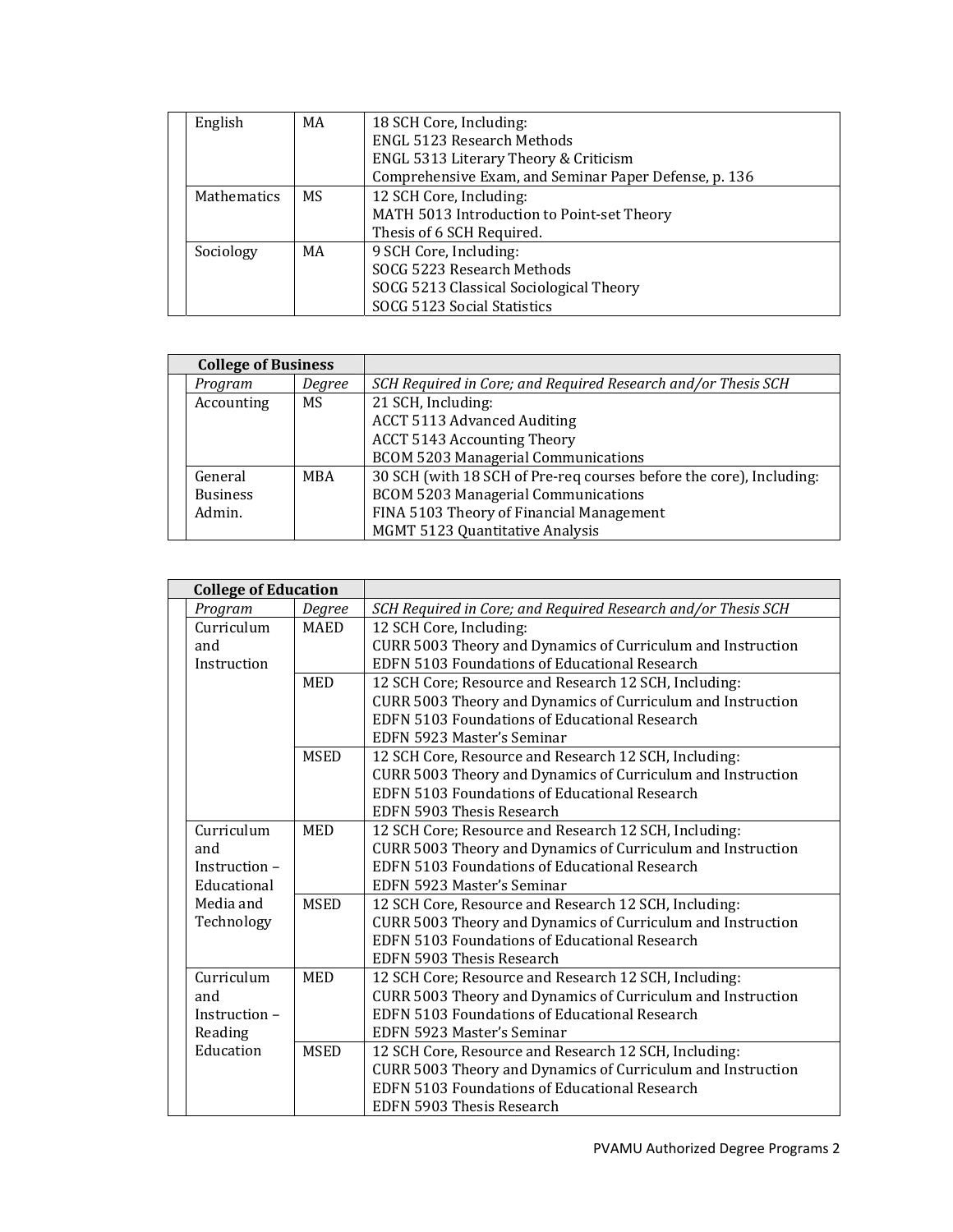| Special       | MED         | 12 SCH Core; Resource and Research 12 SCH, Including:             |
|---------------|-------------|-------------------------------------------------------------------|
| Education     |             | CURR 5003 Theory and Dynamics of Curriculum and Instruction       |
|               |             | EDFN 5103 Foundations of Educational Research                     |
|               |             | EDFN 5923 Master's Seminar                                        |
|               | <b>MSED</b> | 12 SCH Core, Resource and Research 12 SCH, Including:             |
|               |             | CURR 5003 Theory and Dynamics of Curriculum and Instruction       |
|               |             | EDFN 5103 Foundations of Educational Research                     |
|               |             | EDFN 5903 Thesis Research                                         |
| Counseling    | MA,         | 12 SCH Core; 6 SCH Required Research and Practicum, Including:    |
|               |             | CNSL 5163 Research; and Practicum 3 SCH                           |
|               | <b>MSED</b> | 12 SCH Core; 6 SCH Required Research and Practicum, Including:    |
|               |             | EDFN 5903 Thesis Research                                         |
|               |             |                                                                   |
| Educational   | MED         | 12 SCH Core; 3 SCH Required Research, Including:                  |
| Administrati  |             | <b>ADMN 5093 Educational Statistics</b>                           |
| on            |             | ADMN 5163 Research with 5093 as pre-req.                          |
|               | <b>MSED</b> | 12 SCH Core; 3 SCH Required Research, Including:                  |
|               |             | EDFN 5903 Thesis Research                                         |
| Educational   | <b>MED</b>  | 12 SCH Core; 3 SCH Research, Including:                           |
| Administrati  |             | ADMN 5073 School Curriculum Leadership                            |
| on-           |             | <b>ADMN 5093 Educational Statistics</b>                           |
| Instructional |             | ADMN 5163 Research with 5093 as pre-req                           |
| Supervision   | <b>MSED</b> | 12 SCH Core; 3 SCH Research, Including:                           |
|               |             | ADMN 5073 School Curriculum Leadership                            |
|               |             | <b>ADMN 5093 Educational Statistics</b>                           |
|               |             | EDFN 5903 Thesis Research                                         |
| Educational   | PHD         | 30 SCH Core; 12 SCH Research; and 12 SCH Dissertation, Including: |
| Leadership    |             | EDUL 7023 Organizational Theory                                   |
|               |             | EDUL 7435 Grant Writing                                           |
|               |             | EDUL 7603 Quantitative Research Design                            |
|               |             | EDUL 7613 Qualitative Research Design                             |
|               |             | EDUL 7623 Advanced Research                                       |
|               |             | EDUL 8013 Dissertation Seminar                                    |
| Health and    | MED         | 12 SCH Core; 12 SCH Research/Resource:                            |
| Physical      |             | EDFN 5103 Foundations of Educational Research                     |
| Education-    |             | PHED 5133 Physical Education Curriculum                           |
| Health        |             | EDFN 5923 Master's Seminar                                        |
|               | MS          | 12 SCH Core; 12 SCH Research/Resource:                            |
|               |             | EDFN 5103 Foundations of Educational Research                     |
|               |             | PHED 5133 Physical Education Curriculum                           |
|               |             | EDFN 5143 Advanced Educational Statistics                         |
|               |             | EDFN 5903 Thesis Research                                         |
| Health and    | MED         | 12 SCH Core; 12 SCH Research/Resource:                            |
| Physical      |             | EDFN 5103 Foundations of Educational Research                     |
| Education     |             | PHED 5133 Physical Education Curriculum                           |
|               |             | EDFN 5923 Master's Seminar                                        |
|               | MS          | 12 SCH Core; 12 SCH Research/Resource:                            |
|               |             | EDFN 5103 Foundations of Educational Research                     |
|               |             | PHED 5133 Physical Education Curriculum                           |
|               |             | EDFN 5143 Advanced Educational Statistics                         |
|               |             | EDFN 5903 Thesis Research                                         |
| Health and    | MED         | 12 SCH Core; 12 SCH Research/Resource:                            |
| Physical      |             | EDFN 5103 Foundations of Educational Research                     |
| Education -   |             | PHED 5133 Physical Education Curriculum                           |
| Physical      |             | EDFN 5923 Master's Seminar                                        |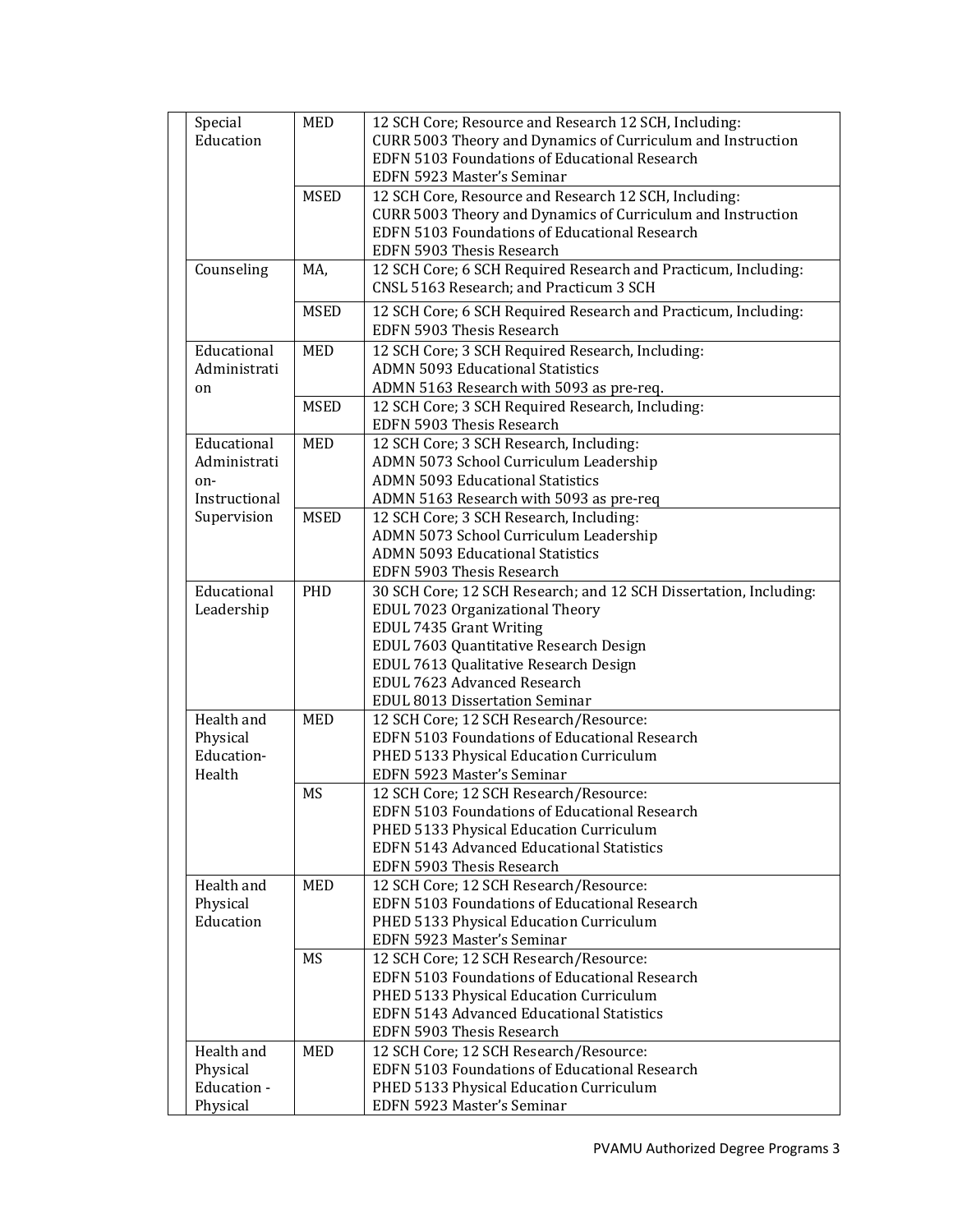| Education | MS | 12 SCH Core; 12 SCH Research/Resource:        |
|-----------|----|-----------------------------------------------|
|           |    | EDFN 5103 Foundations of Educational Research |
|           |    | PHED 5133 Physical Education Curriculum       |
|           |    | EDFN 5143 Advanced Educational Statistics     |
|           |    | EDFN 5903 Thesis Research                     |

| <b>College of Engineering</b> |              |                                                               |
|-------------------------------|--------------|---------------------------------------------------------------|
| Program                       | Degree       | SCH Required in Core; and Required Research and/or Thesis SCH |
| Computer                      | <b>MS</b>    | 21 SCH Core, Including:                                       |
| Science                       |              | CINS 5003 Research Methods and Graduate Seminars              |
|                               |              | Thesis Option Requirement: CINS 5906 Masters Thesis           |
|                               |              | Non-Thesis Requirement: CINS 5913 Master's Project            |
| Computer                      | <b>MS</b>    | 21 SCH Core, Including:                                       |
| Information                   |              | CINS 5003 Research Methods and Graduate Seminars              |
| Systems                       |              | Thesis Option Requirement: CINS 5906 Masters Thesis           |
|                               |              | Non-Thesis Requirement: CINS 5913 Master's Project            |
| Engineering                   | <b>MSENG</b> | 12 SCH Core; Including:                                       |
|                               | R            | <b>GNEG 5063 Engineering Analysis I</b>                       |
|                               |              | GNEG 5033 Engineering Probability and Statistics              |
|                               |              | <b>GNEG 5023 Operation Research</b>                           |
|                               |              | <b>GNEG 5193 Special Topics</b>                               |
|                               |              | Thesis Option Requirement: GNEG 5086 Thesis                   |
|                               |              | Non-Thesis Option: GNEG 5303 Graduate Project or GNEG 5203    |
|                               |              | Graduate Internship                                           |
| Electrical                    | <b>MSEE</b>  | 12 SCH Core; Including:                                       |
| Engineering                   |              | <b>GNEG 5063 Engineering Analysis I</b>                       |
|                               |              | GNEG 5033 Engineering Probability and Statistics              |
|                               |              | <b>GNEG 5133 Numerical Methods</b>                            |
|                               |              | Thesis Option Requirement: ELEG 5996 Thesis                   |
|                               |              | Non-Thesis Option: ELEG 5913 Engineering Project              |
|                               | PhD          | 29 SCH Core, Including:                                       |
|                               |              | ELEG 6011 Graduate Seminar I                                  |
|                               |              | ELEG 6021 Graduate Seminar II                                 |
|                               |              | ELEG 7016 Doctoral Research I                                 |
|                               |              | ELEG 7026 Doctoral Research II                                |
|                               |              | ELEG 7916 Doctoral Dissertation I                             |
|                               |              | ELEG 7926 Doctoral Dissertation II                            |
| Computer                      | <b>MSCS</b>  | 12 SCH Core; Including:                                       |
| Engineering                   |              | <b>GNEG 5063 Engineering Analysis I</b>                       |
|                               |              | GNEG 5033 Engineering Probability and Statistics              |
|                               |              | <b>GNEG 5133 Numerical Methods</b>                            |
|                               |              | Thesis Option Requirement: ELEG 5996 Thesis                   |
|                               |              | Non-Thesis Option: ELEG 5913 Engineering Project              |
|                               | <b>MSCIS</b> | 12 SCH Core; Including:                                       |
|                               |              | <b>GNEG 5063 Engineering Analysis I</b>                       |
|                               |              | GNEG 5033 Engineering Probability and Statistics              |
|                               |              | <b>GNEG 5133 Numerical Methods</b>                            |
|                               |              | Thesis Option Requirement: ELEG 5996 Thesis                   |
|                               |              | Non-Thesis Option: ELEG 5913 Engineering Project              |

| <b>College of Juvenile</b>    |  |
|-------------------------------|--|
| <b>Justice and Psychology</b> |  |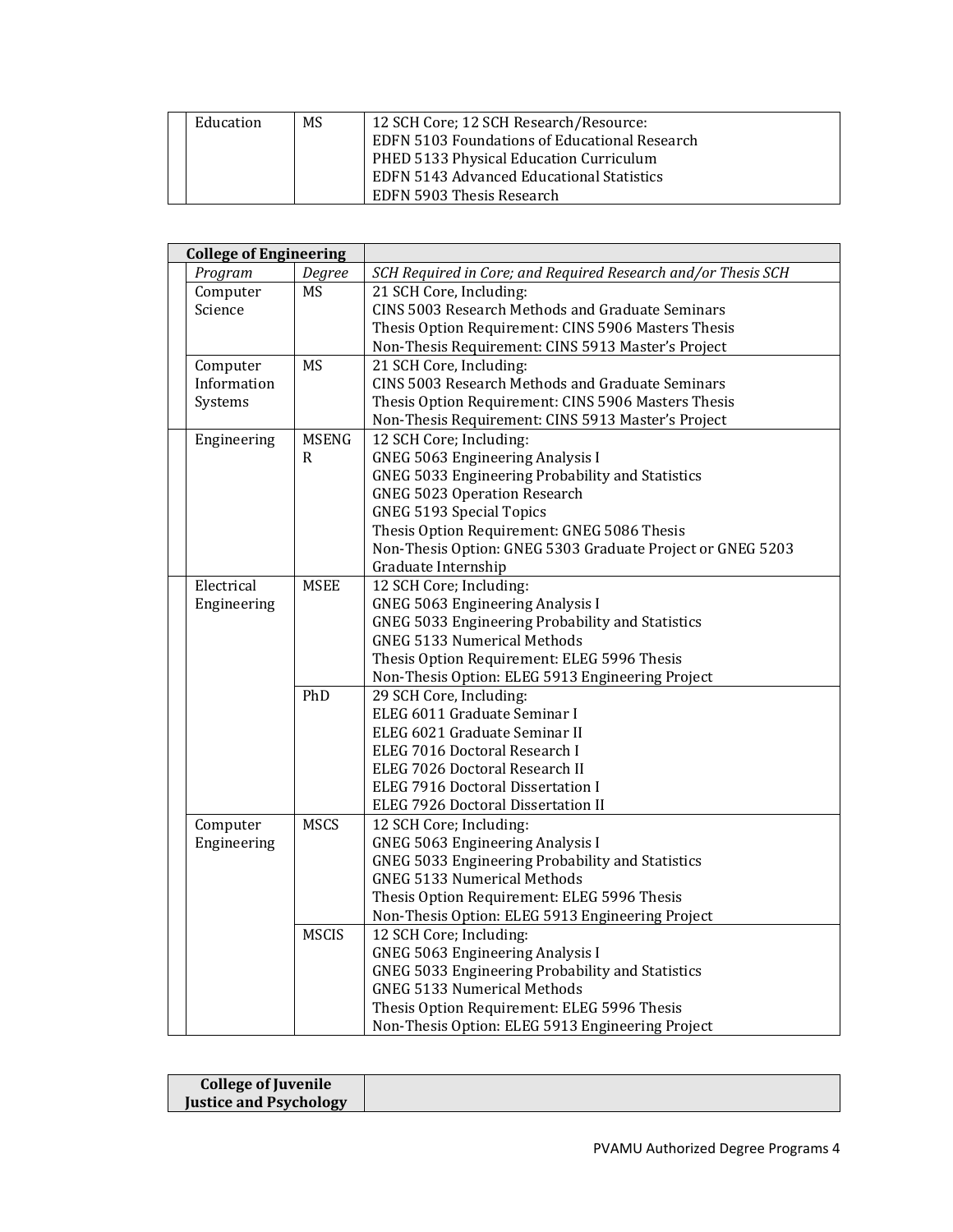| Program    | Degree       | SCH Required in Core; and Required Research and/or Thesis SCH      |
|------------|--------------|--------------------------------------------------------------------|
| Juvenile   | MSJJ         | 12 SCH Core, Including:                                            |
| Justice    |              | JJUS 5123 Foundations of Juvenile Justice                          |
|            |              | <b>JJUS 5763 Theories of Delinquency</b>                           |
|            |              | <b>JJUS 5943 Research Methods</b>                                  |
|            |              | JJUS 5963 Applied Statistical Methods and Computing (must be       |
|            |              | completed in first 12 SCH)                                         |
|            |              | Thesis: JJUS 5986 Thesis                                           |
|            |              | Non-Thesis: Comprehensive Examination and 6 additional SCH         |
|            | PhD          | 12 SCH Prereq Core for Admission, Including:                       |
|            |              | JJUS 5943 Research Methods (or equivalent)                         |
|            |              | JJUS 5963 Applied Statistical Methods or Computing (or equivalent) |
|            |              | 9 SCH Theory Core; 18 SCH Dissertation Core                        |
| Juvenile   | <b>MSJFP</b> | Thesis Option: 18 SCH Core, Including:                             |
| Forensic   |              | JPSY 5943 Research Methods                                         |
| Psychology |              | JJUS 5963 Applied Statistical Methods and Computing (must be       |
|            |              | completed in first 12 SCH)                                         |
|            |              | JPSY 5983 Thesis (empirical)                                       |
|            |              | Externship Option: 18 SCH, Including:                              |
|            |              | JPSY 5843 Personality Assessment I                                 |
|            |              | JPSY 5853 Personality Assessment II                                |
|            |              | JPSY 5973 Field Work in Psychology                                 |
| Clinical   | PhD          | 37 SCH Core, Including:                                            |
| Adolescent |              | CPSY 7943 Advanced Research Methods I                              |
| Psychology |              | CPSY 7963 Advanced Statistical Techniques I                        |
|            |              | 15 SCH Required Practicum Courses, Including:                      |
|            |              | CPSY 7823 Practicum I through CPSY 7863 Practicum V                |
|            |              | 12 SCH Dissertation Core; 12 SCH Internship Core                   |

| <b>College of Nursing</b> |        |                                                                |
|---------------------------|--------|----------------------------------------------------------------|
| Program                   | Degree | SCH Required in Core; and Required Research and/or Thesis SCH  |
| Nursing $-$               | MSN    | 14 SCH Core, Including:                                        |
| <b>Nurse</b>              |        | NURS 5013 Theoretical Foundations of Nursing                   |
| Administrati              |        | NURS 5133 Clinical Research                                    |
| on                        |        | NURS 5042 Role Theory and Ethics in Advanced Practice          |
|                           |        | Thesis Option:                                                 |
|                           |        | NURS 5803 Thesis Proposal Writing                              |
|                           |        | NURS 5903 Thesis                                               |
|                           |        | Non-Thesis:                                                    |
|                           |        | NURS 5743 Writing for Publication; 3 SCH additional coursework |
| Nursing $-$               | MSN    | 14 SCH Core, Including:                                        |
| Practitioner              |        | NURS 5013 Theoretical Foundations of Nursing                   |
|                           |        | NURS 5133 Clinical Research                                    |
|                           |        | NURS 5042 Role Theory and Ethics in Advanced Practice          |
|                           |        | Thesis Option:                                                 |
|                           |        | NURS 5803 Thesis Proposal Writing                              |
|                           |        | NURS 5903 Thesis                                               |
|                           |        | Non-Thesis:                                                    |
|                           |        | NURS 5743 Writing for Publication; 3 SCH additional coursework |